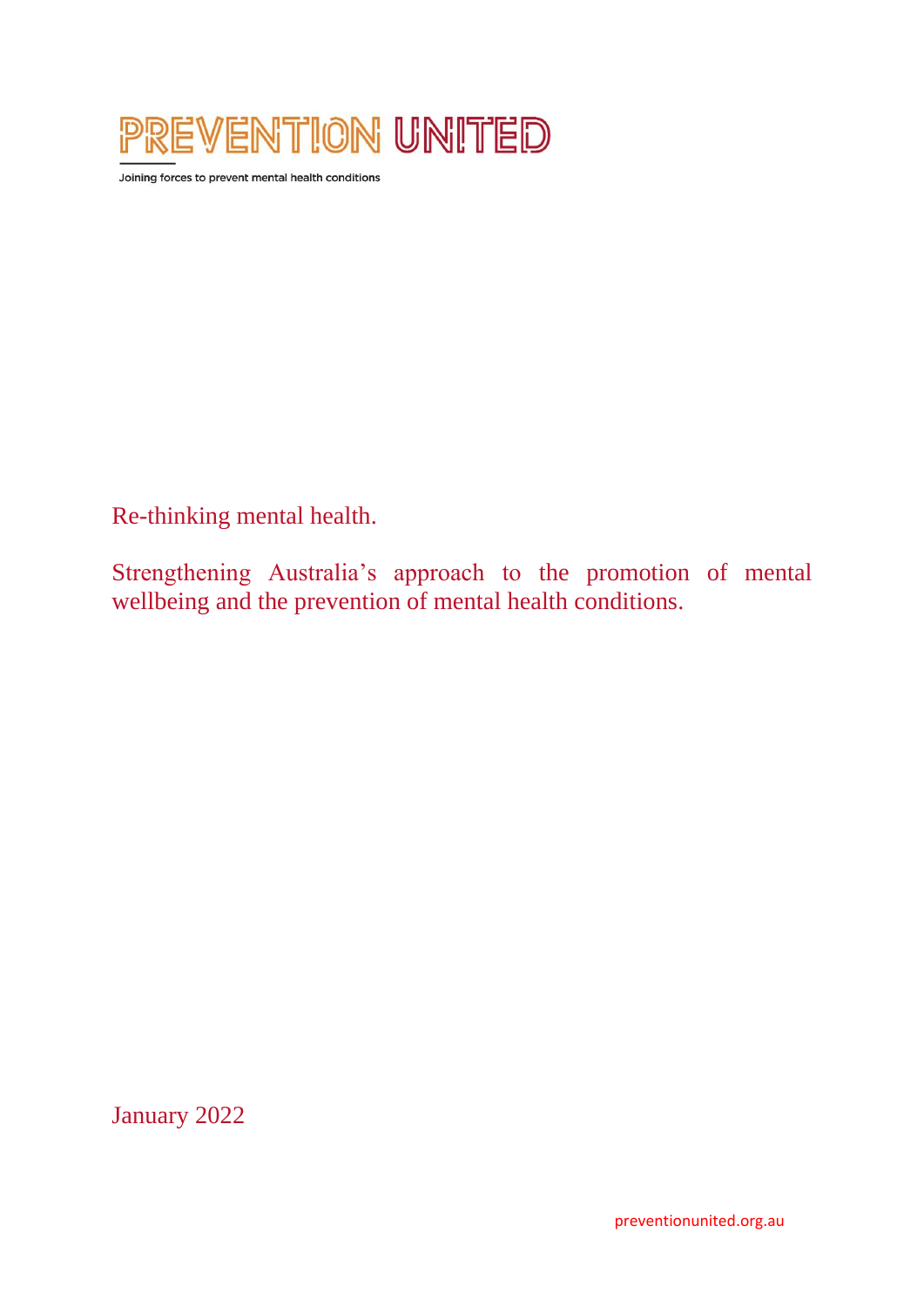# About Prevention United

Prevention United is one of Australia's leading mental health promotion charities.

We work with individuals, families, organisations, and communities to foster their strengths and reduce their exposure to the risk factors that lead to poor mental health and wellbeing.

Our activities are organised into three work streams.

- Advocacy and awareness Prevention United raises awareness about the benefits of promoting mental wellbeing and preventing mental health conditions. We also advocate to governments throughout Australia to increase their investment in mental health promotion initiatives, and to introduce social policies that can promote our collective mental health and wellbeing.
- Programs and resources Prevention United provides up-to-date information on the ways individuals, families and communities can promote and protect their mental wellbeing. We also offer wellbeing and prevention programs that enable people to look after their mental health, and reduce their risk of experiencing depression, anxiety disorders or other mental health conditions.
- Capacity building Prevention United works to build the capability and capacity of Australia's mental health promotion system through evidence reviews, practice guidelines, strategic advice and training and consulting services that support organisations to increase their own focus on wellbeing and prevention.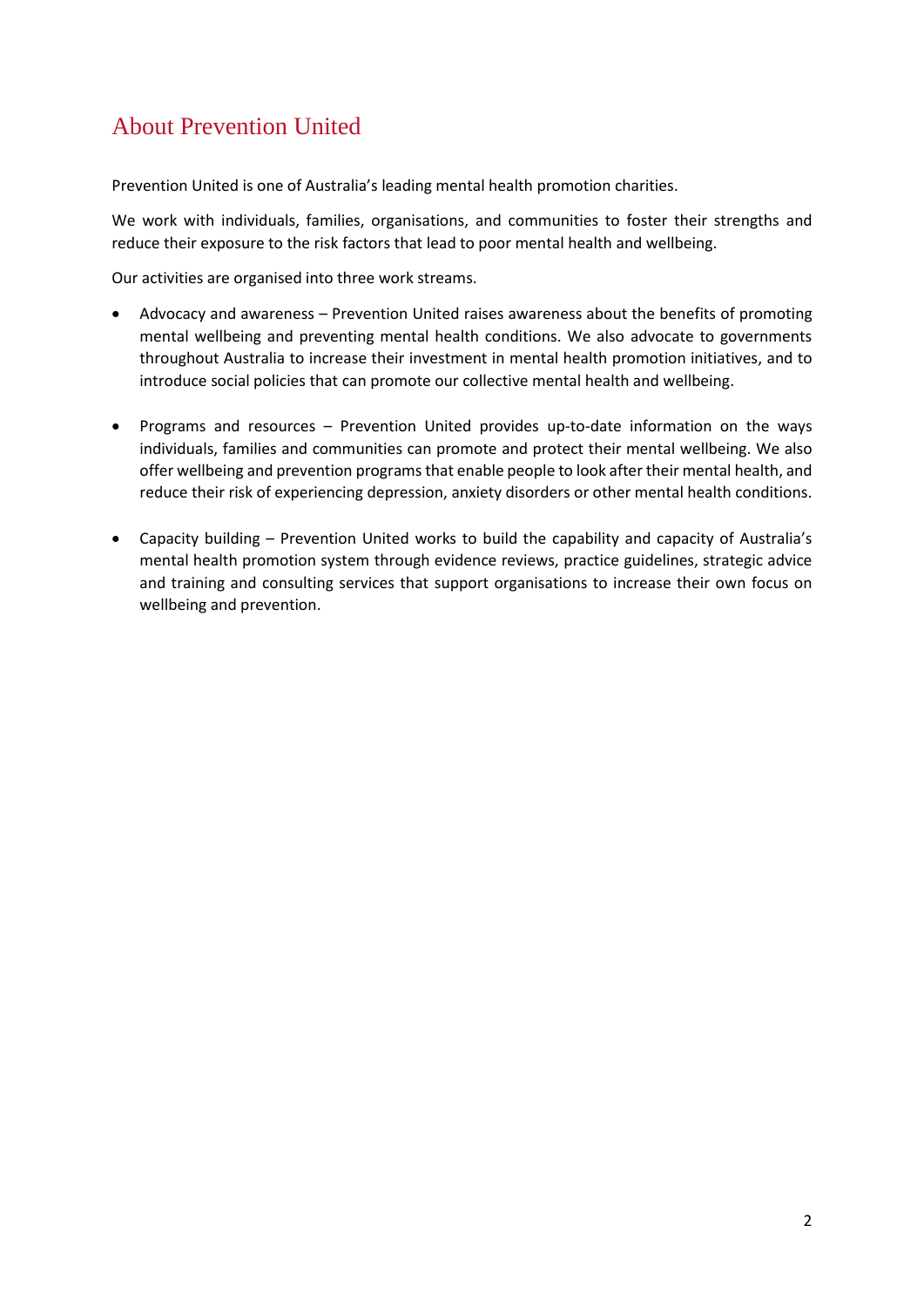## It's time to re-think our approach to mental health and wellbeing.

Despite record investment in mental health over the last two decades, the prevalence of mental health conditions is rising not falling, our services are swamped, wait times have blown out, and mental healthcare costs are escalating. We simply can't keep up with demand.

COVID-19 has made matters even worse. Over the last two years we've seen a major decline in mental wellbeing across the Australian community, and a sharp rise in psychological distress, particularly among people living in Victoria and NSW.

We've also seen an unparalleled increase in the number of people experiencing depression and anxiety disorders for the first time. The prevalence of anxiety and depression each rose by over 11% in  $2020.<sup>1</sup>$ 

More and better mental healthcare services are of course desperately needed to keep pace with the rise in demand, but investing in downstream services is not enough to solve this mental health crisis. Our current reactive approach is unsustainable, and we urgently need a new, more proactive strategy.

Mental health conditions are not inevitable, and the onset of many common conditions can be prevented, or at least substantially delayed, by addressing the underlying risk and protective factors that contribute to these conditions.

Put simply, we need to start implementing programs to keep people mentally well, rather than just waiting for people to experience significant mental health challenges before we step in to help.

Australia already has an outstanding track record in prevention when it comes to physical health. As a nation we've eradicated smallpox, eliminated polio and controlled HIV. We've also reduced the prevalence of cigarette smoking and dramatically reduced the incidence of heart attacks, strokes, certain cancers and road deaths. Over the last two years we've also tackled COVID-19 head-on and averted tens of thousands of deaths through the use of evidence-based, public health responses.

We now need to apply this same preventive mindset in mental health.

Success requires strong leadership, good planning, a suite of safe and effective interventions, highreach delivery systems, a skilled wellbeing and prevention workforce, reliable data and monitoring systems, a research and development pipeline, and dedicated funding for prevention.

Reducing the incidence of new onset mental health conditions won't occur overnight but it can be done if we take the same sustained and systematic approach to wellbeing and prevention in mental health that we've taken for so many physical health conditions over many years.

It's time to re-think our approach to mental health in Australia and make wellbeing and prevention a central part of Australia's mental health policy moving forward.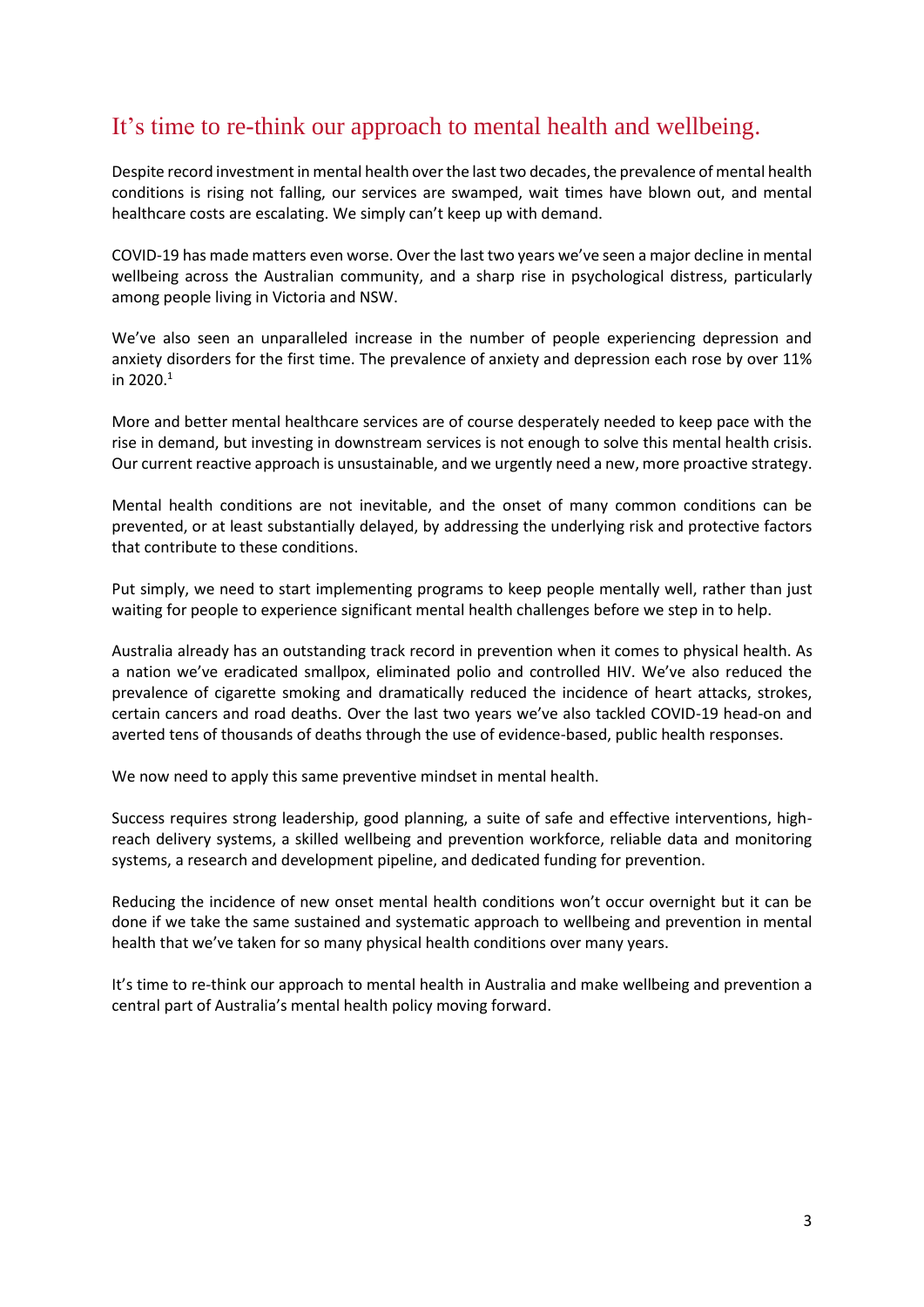## Counting the cost of inaction – the economics of prevention.

COVID-19 has disrupted our lives and will continue to do so for some time to come. At an economic level, Australia is confronted by a massive debt and deficit. Budget repair will take years and we are going to need a happy, healthy and productive community with all hands-on deck to achieve it.

But at the moment people are hurting, stress levels are elevated, and psychological distress is at an all-time high. 2

Mental ill-health creates an enormous economic toll and presents a major risk to our COVID recovery.

According to the Productivity Commission mental ill-health and suicide costs around \$200–\$220 billion per year.<sup>3</sup> But even this probably underestimates the true cost of poor mental health which can range from low mental wellbeing, through to stress and subthreshold mental health conditions, and not just full-blown clinical disorders, which the Productivity Commission estimates are based on.

Every percentage point we move away from optimal mental wellbeing and towards mental ill-health on the mental health continuum impacts us personally and also impacts the economy through:

- Poorer school attendance and engagement, early school leaving, and poorer academic outcomes.<sup>4</sup>
- Reduced productivity from lower labour force participation, and increased absenteeism and presenteeism at work.<sup>567</sup>
- Increased mental healthcare costs which may extend over several years or even decades.
- Other healthcare costs that result from the development of co-morbid alcohol or other drug difficulties and chronic disease brought on by mental ill-health.
- Social services costs resulting from unemployment, homelessness, and psychosocial disability.
- Justice system costs from the increased risk of relationship breakdown and divorce, and youth criminal offending due to comorbid mental health and AOD difficulties.

By contrast, high levels of mental wellbeing are a major driver of personal and social prosperity.

High levels of mental wellbeing are linked to better learning, increased creativity, higher productivity, better quality relationships, more pro-social behaviours, higher civic engagement, greater adoption of positive health behaviours, better physical health, and longer life expectancy. Mental wellbeing is a driver for these outcomes and not just a result.

High mental wellbeing leads to higher employee engagement, job performance, and organisational productivity.<sup>8</sup> One study found that an increase of one point on the Psychological Wellbeing Scale was associated with an 8.8% increase in productivity at work. <sup>9</sup>

High mental wellbeing also lowers government costs. A Danish study found that each one-point increase in mental well-being on the Warwick-Edinburgh Mental Well-Being Scale in 2016 was associated with US\$43 less in healthcare costs, and US\$23 less in sickness benefit transfers per person in 2017. For a theoretical population of 50,000 people that would amount to \$2m less in healthcare costs, and about \$1m less in sickness benefit transfers.<sup>10</sup>

As we continue to grapple with the effects of COVID-19, a reactive focus on mental ill-health is no longer tenable. We need to get on the front foot and start focusing on keeping people mentally well and preventing mental ill-health from occurring in the first place, and we believe that the Federal Government is well-placed to lead the way on this important new path forward.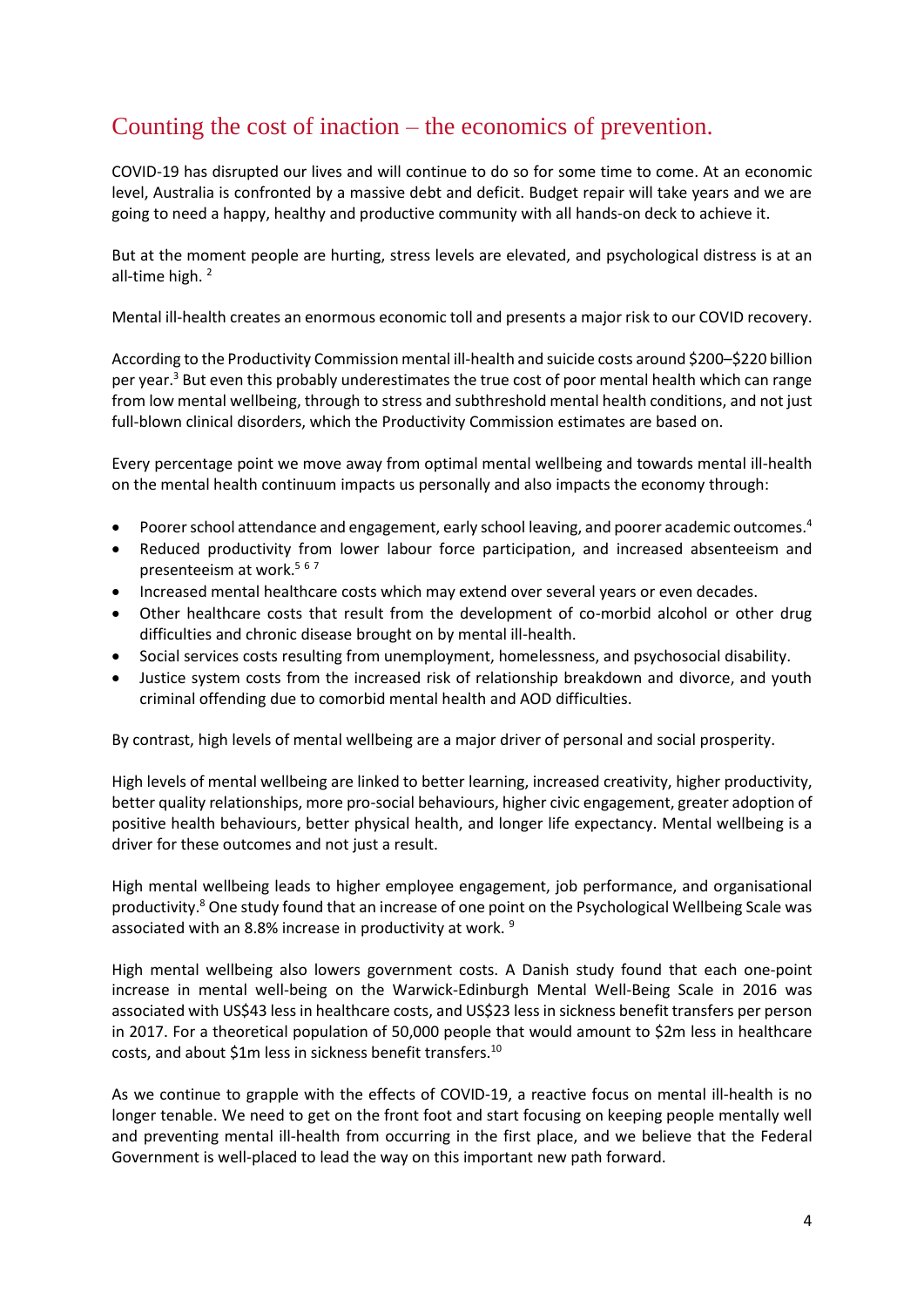### Our calls to action

**1. Strengthen Australia's approach to wellbeing and prevention in mental health by creating new leadership and governance structures that foster a planned and coordinated approach at a national scale, and by investing a minimum of 5% of the mental health budget on prevention.** 

Success can't happen without strong leadership and good governance. It also can't happen without a dedicated pool of sustainable funding for wellbeing and prevention initiatives. We therefore call on the Federal Government to:

- Extend the role of the Assistant Minister on Mental Health and Suicide Prevention to clearly include the promotion of mental wellbeing and the (primary) prevention of mental health conditions.
- Establish a National Office for Wellbeing and Prevention in the Commonwealth Department of Health to oversee the development and implementation of a national response to wellbeing and prevention in the mental health field.
- Appoint a Senior National Wellbeing and Prevention Advisor with expertise in both mental health *and* public health to head up the Office and to support the government to develop its response to this specialist public health issue.
- Agree to commit at least 5% of the Federal mental health budget to supporting wellbeing and prevention initiatives in mental health, and encourage State and Territory governments to do the same.

The creation of a new national Wellbeing and Prevention Office is critical. This Office should:

- Oversee public education activities to promote greater public awareness of the mental health continuum and the steps individuals can take to promote and protect their own and other's mental wellbeing, as well as to seek assistance if they are experiencing difficulties.
- Coordinate a whole-of-government approach to wellbeing and prevention that ensures a planned and coordinated approach to risk factor reduction through all Federal government portfolio areas.
- Lead the development and implementation of initiatives that are aligned to the focus on promoting and protecting mental health outlined in the National Preventive Health Strategy.
- Establish a national approach to wellbeing and prevention by convening a national committee that brings together representatives from each State and Territory Government who are responsible for mental health promotion activities in their jurisdiction.
- Work with research funders like the NH&MRC and the Medical Research Future Fund to support research, evaluation and knowledge translation in mental health promotion nationally.
- Work with the Australian Institute of Health and Welfare and other bodies to monitor government expenditure, outputs and outcomes across all wellbeing and prevention activities, including developing indicators to track changes in population mental wellbeing over time.
- Support, as part of broader national mental health workforce reforms, the creation of a specialist mental health promotion workforce, and appropriate training for frontline workers in schools, workplaces, local government and other settings already playing a role in this area.
- Manage the dedicated funding pool that is targeted exclusively to wellbeing and prevention interventions.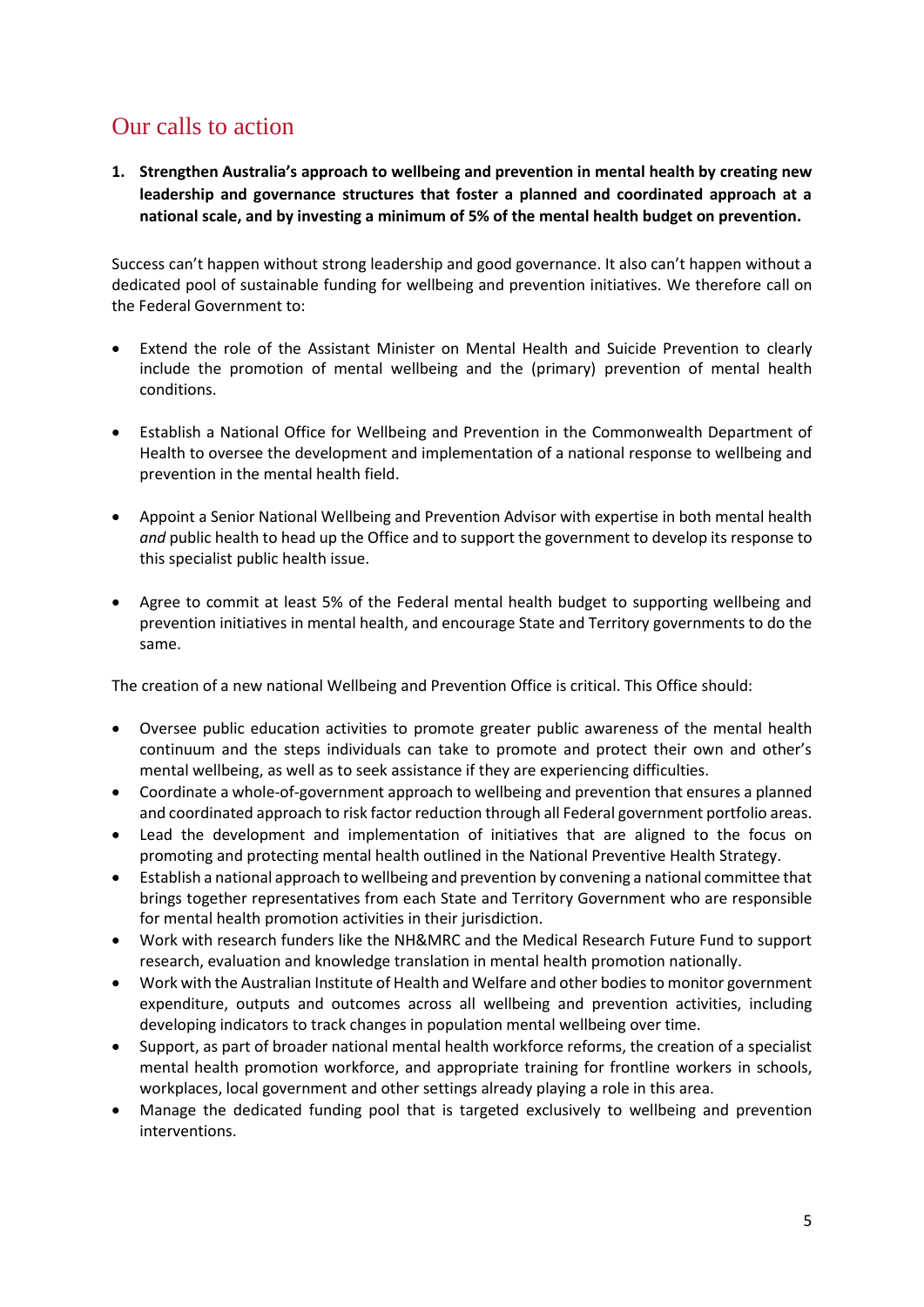**2. Fund an ongoing public awareness campaign to promote mental wellbeing and provide universal free access to self-care skill-building programs that can assist people to promote and protect their mental health and wellbeing.**

The Life. Be In It campaign was a watershed moment in public health in Australia. The campaign helped millions of Australians understand the importance and benefits of looking after their physical health. It changed people's behaviours and enhanced their health and wellbeing. This campaign has since been followed by Slip Slop Slap, Quit and dozens of other vital public awareness campaigns designed to promote good health and prevent illness.

By contrast, in the mental health field our public awareness campaigns have been targeted to people who are already experiencing significant mental health difficulties in an attempt to promote helpseeking. While such campaigns are vital, and have saved numerous lives, we believe it's time to expand their focus to include information about the practical steps people can take to enhance their mental wellbeing, and reduce their risk of experiencing mental ill-health in the first place.

Mental wellbeing is more than just the absence of mental ill-health. It is about feeling good emotionally, functioning well psychologically and socially, and having a sense of purpose or meaning in life. We need to start teaching people the key social and emotional skills that can help them manage stress and adversity successfully, and that can promote and protect their mental wellbeing. We therefore call on the Federal Government to:

- Fund the design, implementation, evaluation and continuous improvement of an ongoing public education campaign designed to raise awareness about 'good' mental health that encourages people to learn and implement the practical self-care strategies that can help them manage stress, and promote their mental wellbeing.
- Fund universal free access to evidence-based online and face-to-face skills-building programs that teach people the practical skills derived from health, clinical and positive psychology that we know can promote and protect mental health and wellbeing. Such skills include:
	- Regular physical activity, healthy diet, and good sleep hygiene.
	- Mindfulness meditation, Tai Chi and some other evidence-based mind-body techniques.
	- Psychological strategies based on cognitive behaviour therapy, interpersonal therapy, acceptance and commitment therapy, and dialectical behaviour therapy.
	- Positive psychology strategies such as gratitude, compassion, savouring, flow, use of signature strengths and numerous other proven strategies.
	- Social skills to build and maintain a strong and positive social support network.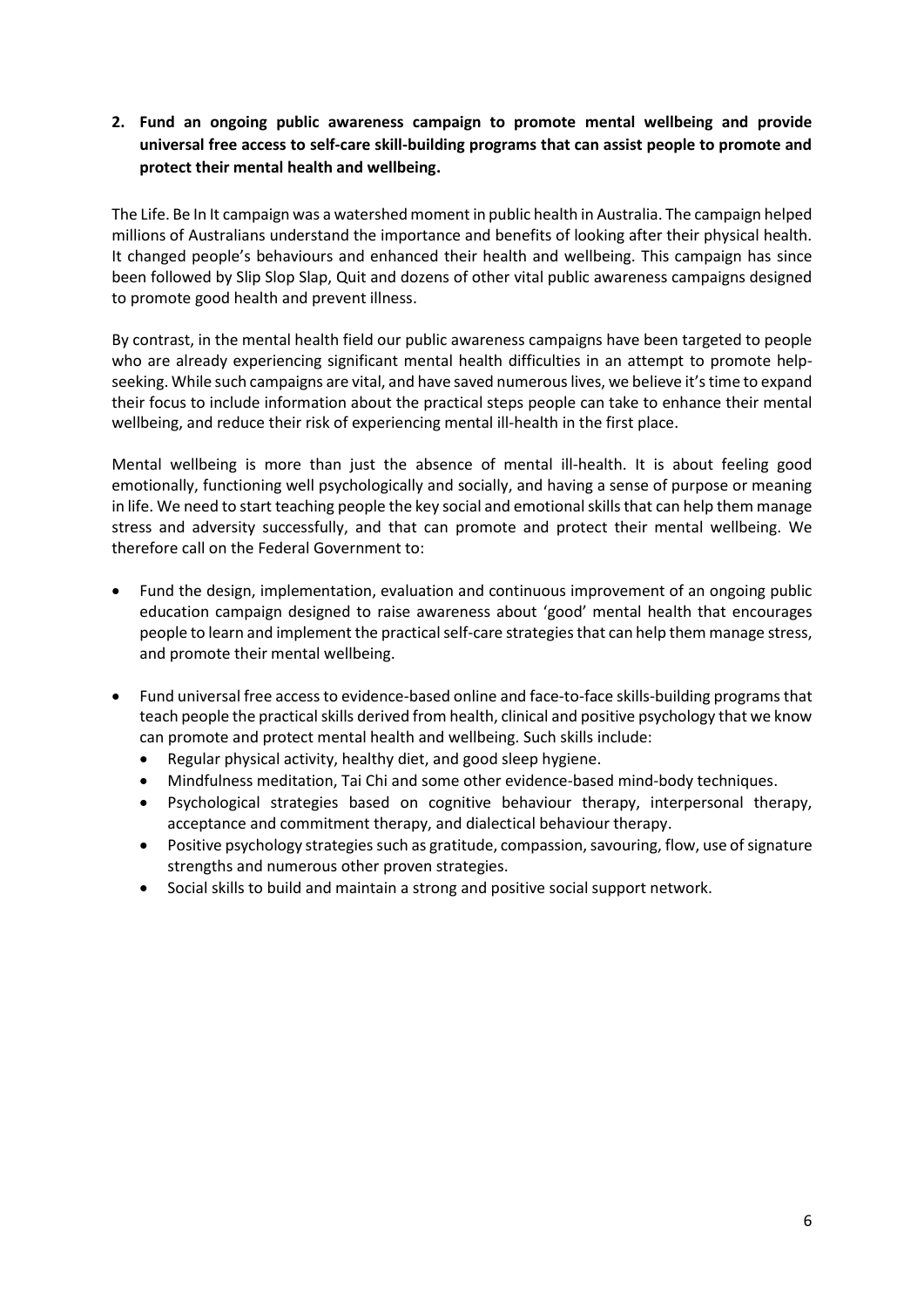#### **3. Tackle Adverse Childhood Experiences through systematic and sustained action.**

Mental health conditions arise from the complex interplay of various risk and protective factors that occur over the course of a person's life. Protective factors are those biological, psychological, social and economic factors that help to reduce the likelihood that a person will experience a mental health condition, while risk factors increase a person's likelihood of experiencing such a condition.<sup>11</sup> <sup>12</sup> While many factors are implicated in poor mental health, some factors are more influential than others and these need to be prioritised.

Adverse childhood experiences (ACEs) is one such factor.

ACEs are highly-stressful and potentially traumatic life experiences that effect children and young people aged 0–18. Commonly described ACEs include child abuse and neglect, exposure to family violence, having a parent with a severe mental illness, alcohol/substance use disorder or history of incarceration, and social disadvantage.

Children and young people exposed to one or more ACEs are at increased risk of a wide range of mental health conditions in childhood, adolescence and adulthood.<sup>13</sup> <sup>14</sup> The greater the number of ACEs a person experiences the higher their risk of experiencing various conditions over their life.<sup>15 16</sup> 17

Child abuse is one specific type of ACE that is particularly 'toxic'. It is causally linked to multiple conditions including depression, anxiety disorders, eating disorders, personality disorders, and schizophrenia as well as to self-harm and suicide.<sup>18</sup> <sup>19</sup> <sup>20</sup> <sup>21</sup> <sup>22</sup> <sup>23</sup> <sup>24</sup>

Research suggests that the eradication of ACEs – in particular child abuse – would lead to a 30% reduction of all lifetime mental disorders across the community.<sup>25</sup>

Put simply, you can't prevent mental ill-health unless you protect children from child abuse and other traumas and the prevention of ACEs should therefore be a key priority of preventive mental health efforts. <sup>26</sup> We therefore call on the Federal Government to:

- Treat the prevention of ACEs as a national emergency and set a target to eradicate all forms of child abuse and neglect by 2030.
- Raise awareness about the link between ACEs and mental health conditions among the Australian public, and support then to play their role in protecting children and young people from harm.
- Create a Children and Young Person's Future Fund that can be used to support research and evaluation into policies, programs, and services that aim to prevent ACEs, or to intervene early when it is clear that a child or young person has experienced significant adversity or trauma.
- Fund a lead agency to synthesise and disseminate existing and emerging evidence on the prevention and early intervention of ACEs, to organisations working on these issues.
- Build Australia's capability in ACE prevention and early intervention through knowledge sharing mechanisms such as communities of practice, webinars, and conferences.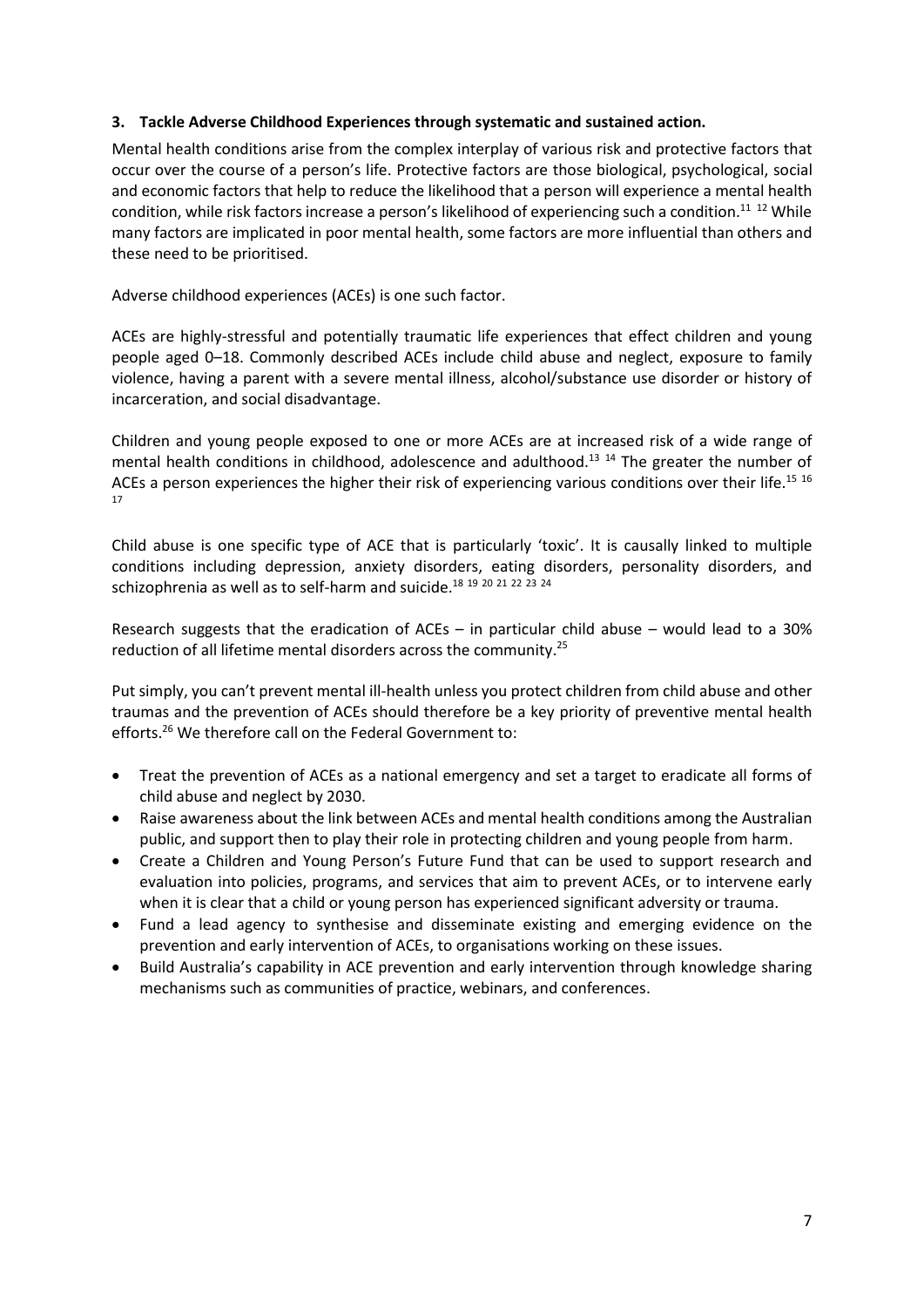#### **4. Invest in wellbeing and prevention research and evaluation.**

When the early intervention movement first got off the ground in Australia in the early 1990s, research into this approach was only just beginning. Indeed, for quite some time the jury was out about whether early intervention for first episode conditions was really even possible or would make much difference to people's lives and mental health outcomes.

Fast forward 30 years, and thanks to the considerable and sustained research investment by research funding bodies and philanthropy, early intervention is now proven to work and has become a core pillar of Australia's mental health policy and one of our major mental health innovations on the world stage.

Change doesn't happen by chance; it happens through hard work and painstaking research which is supported by sustained and secure funding. We've seen this in cancer and cardiovascular disease in the physical health realm and we've seen it with early intervention in the mental health field.

It's time for prevention research to get its fair share of support.

For some time now, mental health research has lagged behind research into other key conditions such as cancer and cardiovascular disease. While the situation is slowly improving, mental health still receives less of the research and evaluation dollar than other areas of health, and within mental health research, research into prevention receives far less than other aspects of mental health.

As Woelbert et al note, "The majority of mental health research investment is on basic research, rather than clinical/applied research… Of particular concern is the lack of investments into prevention, which accounted for less than 7% of investments."  $27$  (p4)

If we want to ensure that wellbeing and prevention programs are safe and effective, we have to invest in their research and development. We therefore call on the Federal Government to:

- Recognise that investment in wellbeing and prevention research is just as important as investment in basic discovery, clinical, and mental health systems research.
- Ensure researchers with combined mental health and public health expertise are included on government, industry and NGOs research advisory groups.
- Address key gaps in the evidence base rather than duplicating existing research. These include:
	- o Translational research to increase the effect size and duration of benefits of key existing evidence-based programs, such as psychological skills-building programs and parenting programs.

o Implementation research to find ways to increase the uptake, adoption and quality of key existing evidence-based programs.

- o Intervention research into new and better ways to tackle key risk factors such as child maltreatment, domestic violence, racism and social disadvantage.
- Ensure that wellbeing and prevention research receives a fair share of competitive mental health research funding, potentially through targeted calls for research, or through direct government funding of teams working on wellbeing or prevention specific research.
- Ensure that wellbeing and prevention research features highly in the proposed National Mental Health Research Strategy.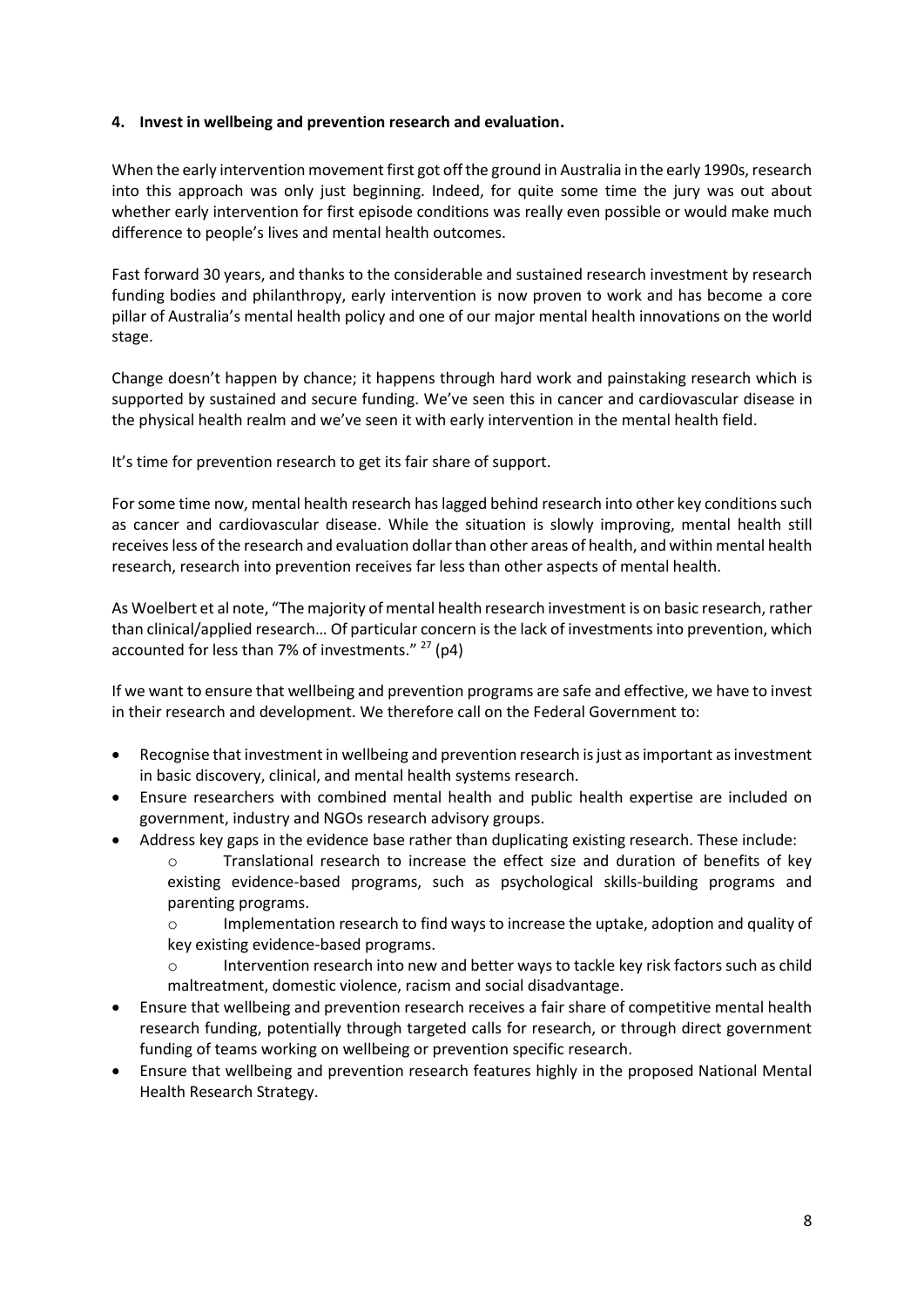#### References

<sup>1</sup> Santomauro, D.F., et al., Global prevalence and burden of depressive and anxiety disorders in 204 countries and territories in 2020 due to the COVID-19 pandemic. *The Lancet, 2021. 398(10312)*: p. 1700-1712.

<sup>2</sup> Australian Bureau of Statistic (2021). First insights from the National Study of Mental Health and Wellbeing, 2020-21.

Accessed from https://www.abs.gov.au/articles/first-insights-national-study-mental-health-and-wellbeing-2020-21

<sup>3</sup> Productivity Commission, Productivity Commission Mental Health Inquiry Report, Volume 1. 2020, Productivity Commission: Canberra.

<sup>4</sup> Goodsell B, et al., Child and Adolescent Mental health and educational outcomes. An analysis of educational outcomes from Young Minds Matter: the second Australian Child and Adolescent Survey of Mental Health and Wellbeing. Perth: Graduate School of Education. 2017, The University of Western Australia: Perth.

<sup>5</sup> Productivity Commission, Productivity Commission Mental Health Inquiry Report, Volume 1. 2020, Productivity Commission: Canberra.

<sup>6</sup> Bubonya, M., D.A. Cobb-Clark, and M. Wooden, Mental health and productivity at work: Does what you do matter? 2017, Melbourne Institute of Applied and Economic Social Research.

<sup>7</sup> Black Dog Institute. Workplace wellbeing. 2021; Available from: https://www.blackdoginstitute.org.au/resourcessupport/wellbeing/workplace-wellbeing/.

<sup>8</sup> Kundi, Y.M., et al., Employee psychological well-being and job performance: exploring mediating and moderating mechanisms. International Journal of Organizational Analysis, 2021. 29(3): p. 736-754.

9 Johnson, S., I.T. Robertson, and C.L. Cooper, Well-being: productivity and happiness at work. 2nd ed. ed. Springer Business and Management eBooks 2018 English+International. 2018: Palgrave Macmillan.

<sup>10</sup> Santini, Z.I., et al., Economics of mental well-being: a prospective study estimating associated health care costs and sickness benefit transfers in Denmark. The European Journal of Health Economics, 2021. 22(7): p. 1053-1065.

<sup>11</sup> Institute of Medicine (US) Committee on Prevention of Mental Disorders; Mrazek PJ, Haggerty RJ, editors. (1994). *Reducing Risks for Mental Disorders: Frontiers for Preventive Intervention Research*. Washington (DC): National Academies Press (US). Available from: https://www.ncbi.nlm.nih.gov/books/NBK236319/ Doi: 10.17226/2139

<sup>12</sup> Furber, G. (2017). Developing a broad categorisation scheme to describe risk factors for mental illness, for use in prevention policy and planning. *Australian and New Zealand Journal of Psychiatry, 51(3),* 230-240.

13 Liming, K. W., & Grube, W. A. (2018). Wellbeing Outcomes for Children Exposed to Multiple Adverse Experiences in Early Childhood: A Systematic Review. *Child & Adolescent Social Work Journal*, 35(4), 317–335.

<sup>14</sup> Hughes, K., Bellis, M. A., Hardcastle, K. A., Sethi, D., Butchart, A., Mikton, C., … Dunne, M. P. (2017). The effect of multiple adverse childhood experiences on health: a systematic review and meta-analysis. *The Lancet Public Health*, *2*, 356–366.

<sup>15</sup> Felitti, V. J., Anda, R. F., Nordenberg, D., Williamson, D. F., Spitz, A. M., Edwards, V., … Marks, J. S. (1998). Relationship of childhood abuse and household dysfunction to many of the leading causes of death in adults. *American Journal of Preventive Medicine, 14(*4*),* 245-258.

<sup>16</sup> Hughes, K., Bellis, M. A., Hardcastle, K. A., Sethi, D., Butchart, A., Mikton, C., … Dunne, M. P. (2017). The effect of multiple adverse childhood experiences on health: a systematic review and meta-analysis. *The Lancet Public Health*, *2*, 356–366.

<sup>17</sup> Bellis, M.A., Hughes, K., Ford, K., Ramos Rodriguez, G., Sethi, D., Passmore, J., 2019. Life course health consequences and associated annual costs of adverse childhood experiences across Europe and North America: a systematic review and metaanalysis. *The Lancet Public Health 4,* e517-e528

18 Afifi, T. O., Enns, M. W., Cox, B. J., Asmundson, G. J. G., Stein, M. B., & Sareen, J. (2008). Population attributable fractions of psychiatric disorders and suicide ideation and attempts associated with adverse childhood experiences. *American Journal of Public Health, 98(*5*),* 946-952.

 $19$  Li, M., D'Arcy, C., & Meng, X. (2016). Maltreatment in childhood substantially increases the risk of adult depression and anxiety in prospective cohort studies: systematic review, meta-analysis, and proportional attributable fractions. *Psychological Medicine, 46(*4*),* 717-730.

<sup>20</sup> Moore, S. E., Scott, J. G., Ferrari, A. J., Mills, R., Dunne, M. P., Erskine, H. E., … Norman, R. E. (2015). Burden attributable to child maltreatment in Australia. *Child Abuse & Neglect, 48,* 208-220.

<sup>21</sup> Norman RE, Byambaa M, De R, Butchart A, Scott J, Vos T. (2012). The long-term health consequences of child physical abuse, emotional abuse, and neglect: a systematic review and meta-analysis. *PLoS Medicine,* 9(11), 1-31.

<sup>22</sup> Afifi, T.O., Enns, M.W., Cox, B.J., Asmundson, G.J.G., Stein, M.B., & Sareen, J. (2008). Population Attributable Fractions of Psychiatric Disorders and Suicide Ideation and Attempts Associated with Adverse Childhood Experiences. *American Journal of Public Health, 98(5),* 946-952.

<sup>23</sup> Norman, R.E., Byambaa, M., De, R., Butchart, A., Scott, J., & Vos, T. (2012). The long-term health consequences of child physical abuse, emotional abuse, and neglect: a systematic review and meta-analysis. *PLoS Medicine,* 9(11), 1-31.

<sup>24</sup> Afifi, T.O., Enns, M.W., Cox, B.J., Asmundson, G.J.G., Stein, M.B., & Sareen, J. (2008). Population Attributable Fractions of Psychiatric Disorders and Suicide Ideation and Attempts Associated with Adverse Childhood Experiences. *American Journal of Public Health, 98(5),* 946-952.

<sup>25</sup> Colizzi M, Lasalvia A, Ruggeri M. Prevention and early intervention in youth mental health: is it time for a multidisciplinary and trans-diagnostic model for care? International Journal of Mental Health Systems. 2020;14(1):23

<sup>26</sup> Jorm, A. F., & Mulder, R. T. (2018). Prevention of mental disorders requires action on adverse childhood experiences. *Australian & New Zealand Journal of Psychiatry, 52(*4*),* 316-319.